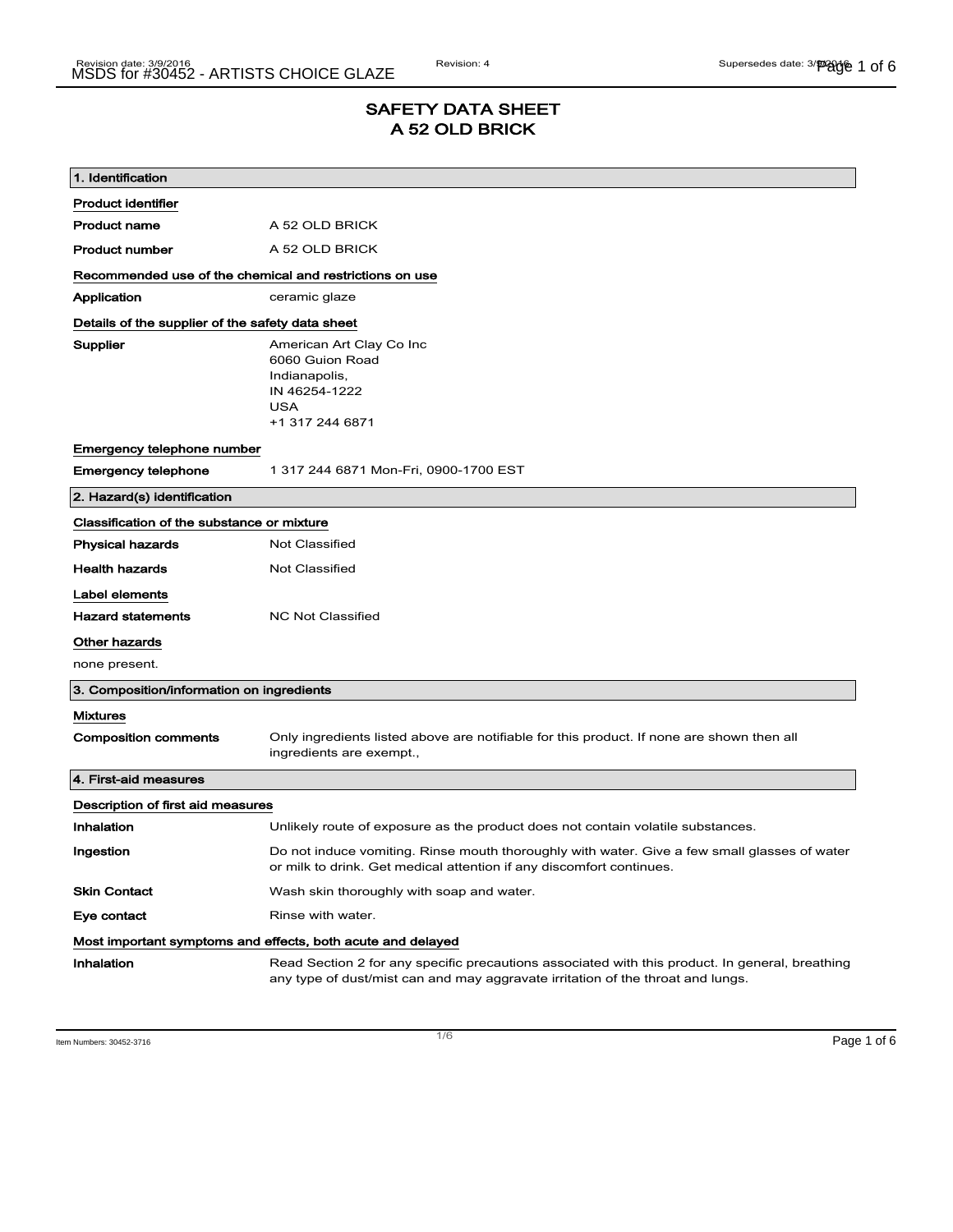# Ingestion **Read Section 2 for any specific precautions associated with the use of this product. Products** with specific warnings about ingestion will give guidance there. Skin contact **Read Section 2 for any specific precautions associated with the use of this product. In general** most ceramic glazes, clays and special products will tend to have a drying effect on the skin and may cause some sensitivity to users with sensitive skin. Eye contact **Read Section 2 for any specific precautions associated with the use of this product. In general** most ceramic and special products contain materials that maybe abrasive to eyes. Keeping materials from contacting the eyes is prudent. If contact does occur, flush with clean water, do not rub. Indication of immediate medical attention and special treatment needed Notes for the doctor Treat symptomatically. 5.Fire-fighting measures Extinguishing media Suitable extinguishing media Use fire-extinguishing media suitable for the surrounding fire. Special hazards arising from the substance or mixture Specific hazards The product is not believed to present a hazard due to its physical nature. Advice for firefighters Special protective equipment Use protective equipment appropriate for surrounding materials. for firefighters 6. Accidental release measures Personal precautions, protective equipment and emergency procedures Personal precautions For personal protection, see Section 8. Environmental precautions Environmental precautions Please read Section 2 completely. If any environmental warnings such as; H411 or H412 are listed in Section 2, please use appropriate procedures when disposing of product and container. Do not put materials into waterways or sewers. Methods and material for containment and cleaning up Methods for cleaning up Collect spillage for reclamation or absorb in vermiculite, dry sand or similar material. Reference to other sections For waste disposal, see Section 13. For personal protection, see Section 8. 7. Handling and storage Precautions for safe handling Usage precautions **Read label before use. Do not eat, drink or smoke when using this product. Good personal** hygiene procedures should be implemented. Wash hands and any other contaminated areas of the body with soap and water before leaving the work site. Conditions for safe storage, including any incompatibilities Storage precautions Store in tightly-closed, original container in a dry and cool place. Specific end uses(s) Specific end use(s) The identified uses for this product are detailed in Section 1.2. 8. Exposure Controls/personal protection

 $\overline{\phantom{a}}$ ltem Numbers: 30452-3716  $\overline{\phantom{a}}$   $\overline{\phantom{a}}$   $\overline{\phantom{a}}$   $\overline{\phantom{a}}$   $\overline{\phantom{a}}$   $\overline{\phantom{a}}$   $\overline{\phantom{a}}$   $\overline{\phantom{a}}$   $\overline{\phantom{a}}$   $\overline{\phantom{a}}$   $\overline{\phantom{a}}$   $\overline{\phantom{a}}$   $\overline{\phantom{a}}$   $\overline{\phantom{a}}$   $\overline{\phantom{a}}$   $\overline{\$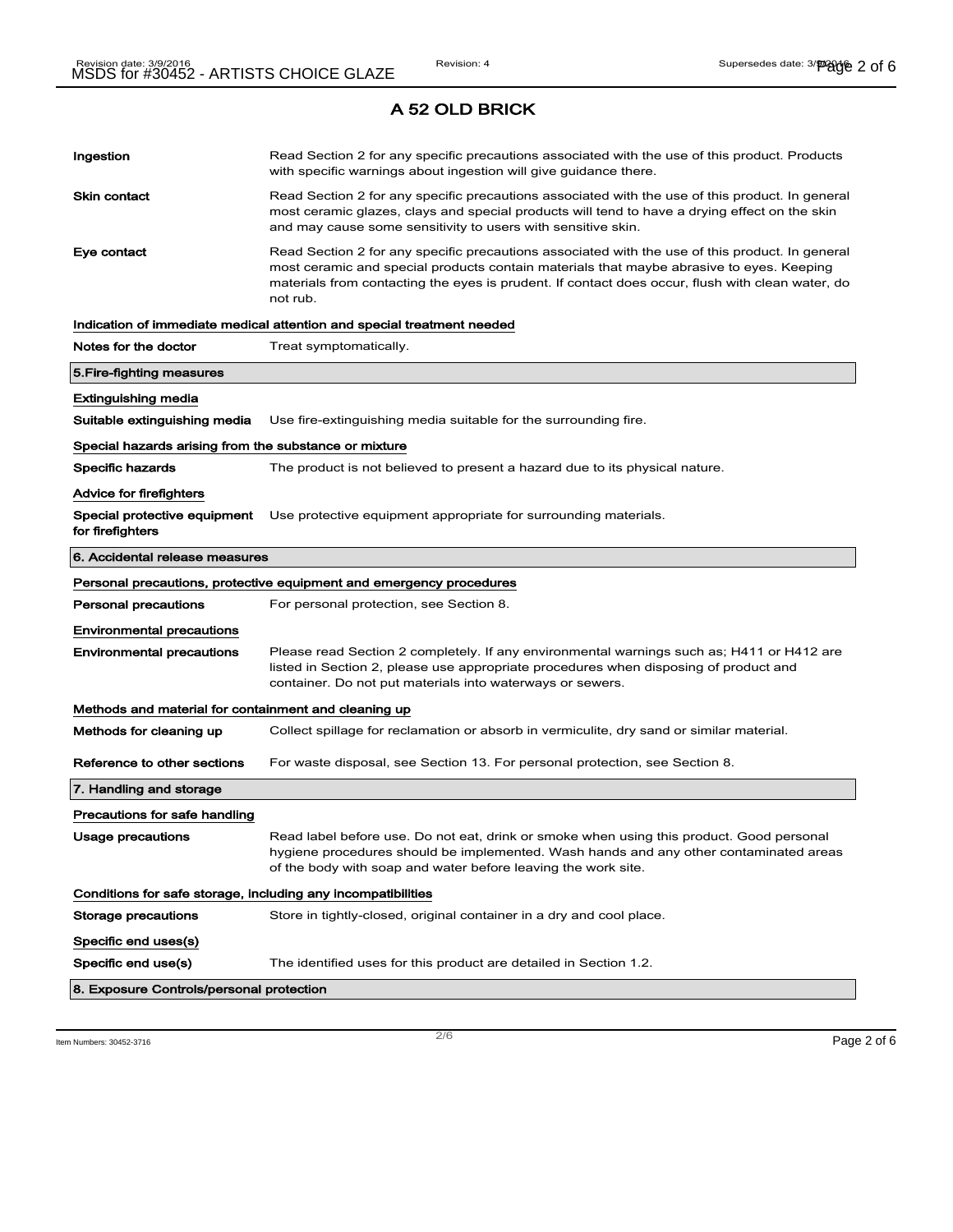| Ingredient comments                 | Only ingredients listed n Section 3 are notifiable for this product. If none are shown then all<br>ingredients are exempt.                                                                                           |
|-------------------------------------|----------------------------------------------------------------------------------------------------------------------------------------------------------------------------------------------------------------------|
| <b>Exposure controls</b>            |                                                                                                                                                                                                                      |
| Appropriate engineering<br>controls | No specific ventilations requirements unless the "FAN" pictogram is shown above or specified<br>in Section 2.                                                                                                        |
| Eye/face protection                 | No specific eye protection required unless the "EYE PROTECTION" pictogram is shown<br>above or specified in Section 2.                                                                                               |
| <b>Hand protection</b>              | No specific hand protection required unless the "HAND PROTECTION" pictogram is shown<br>above or specified in Section 2.                                                                                             |
| Hygiene measures                    | Using good personal hygiene practices is always appropriate. Keeping a clean work space,<br>cleaning up properly when done, and not eating, drinking or smoking when using this product.                             |
| <b>Respiratory protection</b>       | No specific respiratory protection required unless the "RESPIRATOR" pictogram is shown<br>above or specified in Section 2. Using the appropriate certified protection for the operation is<br>important if required. |

#### 9. Physical and Chemical Properties

## Information on basic physical and chemical properties

| Appearance                                      | Colored liquid.           |
|-------------------------------------------------|---------------------------|
| Color                                           | Various colors.           |
| Odor                                            | Almost odorless.          |
| Odor threshold                                  | No information available. |
| рH                                              | 6-8                       |
| <b>Melting point</b>                            | No information available. |
| Initial boiling point and range                 | No information available. |
| <b>Flash point</b>                              | No information available. |
| <b>Evaporation rate</b>                         | No information available. |
| Flammability (solid, gas)                       | No information available. |
| Upper/lower flammability or<br>explosive limits | No information available. |
| Vapour pressure                                 | No information available. |
| <b>Relative density</b>                         | Greater than 1.0          |
| Solubility(ies)                                 | Not applicable.           |
| <b>Partition coefficient</b>                    | No information available. |
| Auto-ignition temperature                       | Not applicable.           |
| <b>Decomposition Temperature</b>                | No information available. |
| <b>Viscosity</b>                                | No information available. |
| <b>Explosive properties</b>                     | none                      |
| <b>Oxidising properties</b>                     | none                      |
| Other information                               | Not applicable.           |

Item Numbers: 30452-3716  $\overline{3/6}$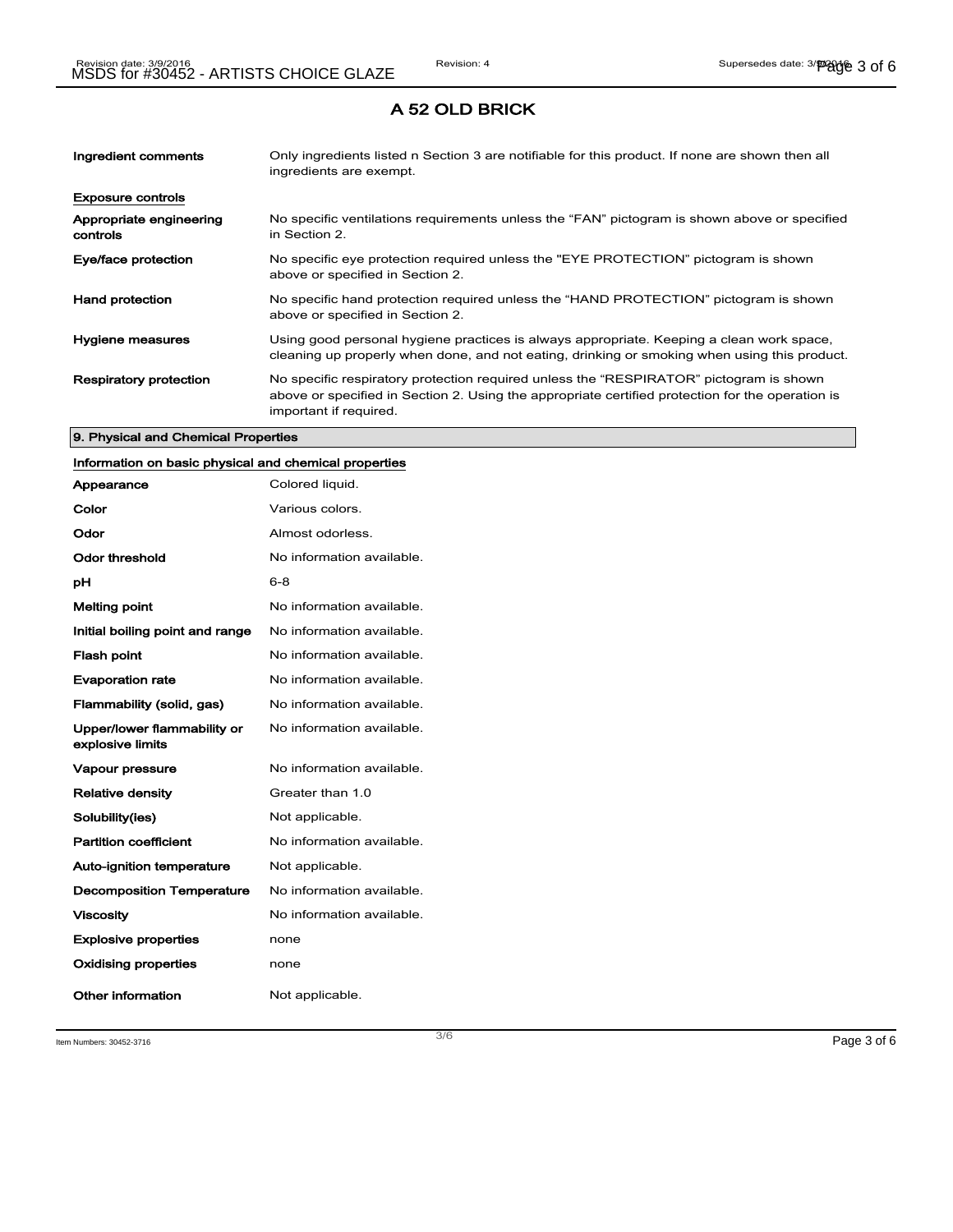## A 52 OLD BRICK

| 10. Stability and reactivity              |                                                                                                                                                                                                                                                |  |
|-------------------------------------------|------------------------------------------------------------------------------------------------------------------------------------------------------------------------------------------------------------------------------------------------|--|
| Reactivity                                | There are no known reactivity hazards associated with this product.                                                                                                                                                                            |  |
| <b>Stability</b>                          | No particular stability concerns.                                                                                                                                                                                                              |  |
| Possibility of hazardous<br>reactions     | None known.                                                                                                                                                                                                                                    |  |
| Conditions to avoid                       | None known.                                                                                                                                                                                                                                    |  |
| <b>Materials to avoid</b>                 | None known.                                                                                                                                                                                                                                    |  |
| Hazardous decomposition<br>products       | None known.                                                                                                                                                                                                                                    |  |
| 11. Toxicological information             |                                                                                                                                                                                                                                                |  |
| Information on toxicological effects      |                                                                                                                                                                                                                                                |  |
| <b>Toxicological effects</b>              | Please read Section 2 thoroughly to understand the toxicological risks, (if any) and<br>precautions for safe use (if any).                                                                                                                     |  |
| Skin corrosion/irritation                 |                                                                                                                                                                                                                                                |  |
| <b>Skin sensitization</b>                 |                                                                                                                                                                                                                                                |  |
| <b>Skin sensitisation</b>                 | Based on available data the classification criteria are not met.                                                                                                                                                                               |  |
| Eye contact                               | May cause temporary eye irritation.                                                                                                                                                                                                            |  |
| 12. Ecological Information                |                                                                                                                                                                                                                                                |  |
| Ecotoxicity                               | Please read Section 2 completely. If any environmental warnings such as; H411 or H412 are<br>listed in Section 2, please use appropriate procedures when disposing of product and<br>container. Do not put materials into waterways or sewers. |  |
| Toxicity                                  |                                                                                                                                                                                                                                                |  |
| Toxicity                                  | Please read Section 2 completely. If any environmental warnings such as; H411 or H412 are<br>listed in Section 2, please use appropriate procedures when disposing of product and<br>container. Do not put materials into waterways or sewers. |  |
| Persistence and degradability             |                                                                                                                                                                                                                                                |  |
| Persistence and degradability             | No data available.                                                                                                                                                                                                                             |  |
| <b>Biodegradation</b>                     | Not inherently biodegradable.                                                                                                                                                                                                                  |  |
| <b>Bioaccumulative potential</b>          |                                                                                                                                                                                                                                                |  |
| <b>Partition coefficient</b>              | No information available.                                                                                                                                                                                                                      |  |
| Mobility in soil                          |                                                                                                                                                                                                                                                |  |
| <b>Mobility</b>                           | Semi-mobile.                                                                                                                                                                                                                                   |  |
| <b>Results of PBT and vPvB assessment</b> |                                                                                                                                                                                                                                                |  |
| Results of PBT and vPvB<br>assessment     | This product does not contain any substances classified as PBT or vPvB.                                                                                                                                                                        |  |
| Other adverse effects                     |                                                                                                                                                                                                                                                |  |

Item Numbers: 30452-3716  $\overline{a}$  Page 4 of 6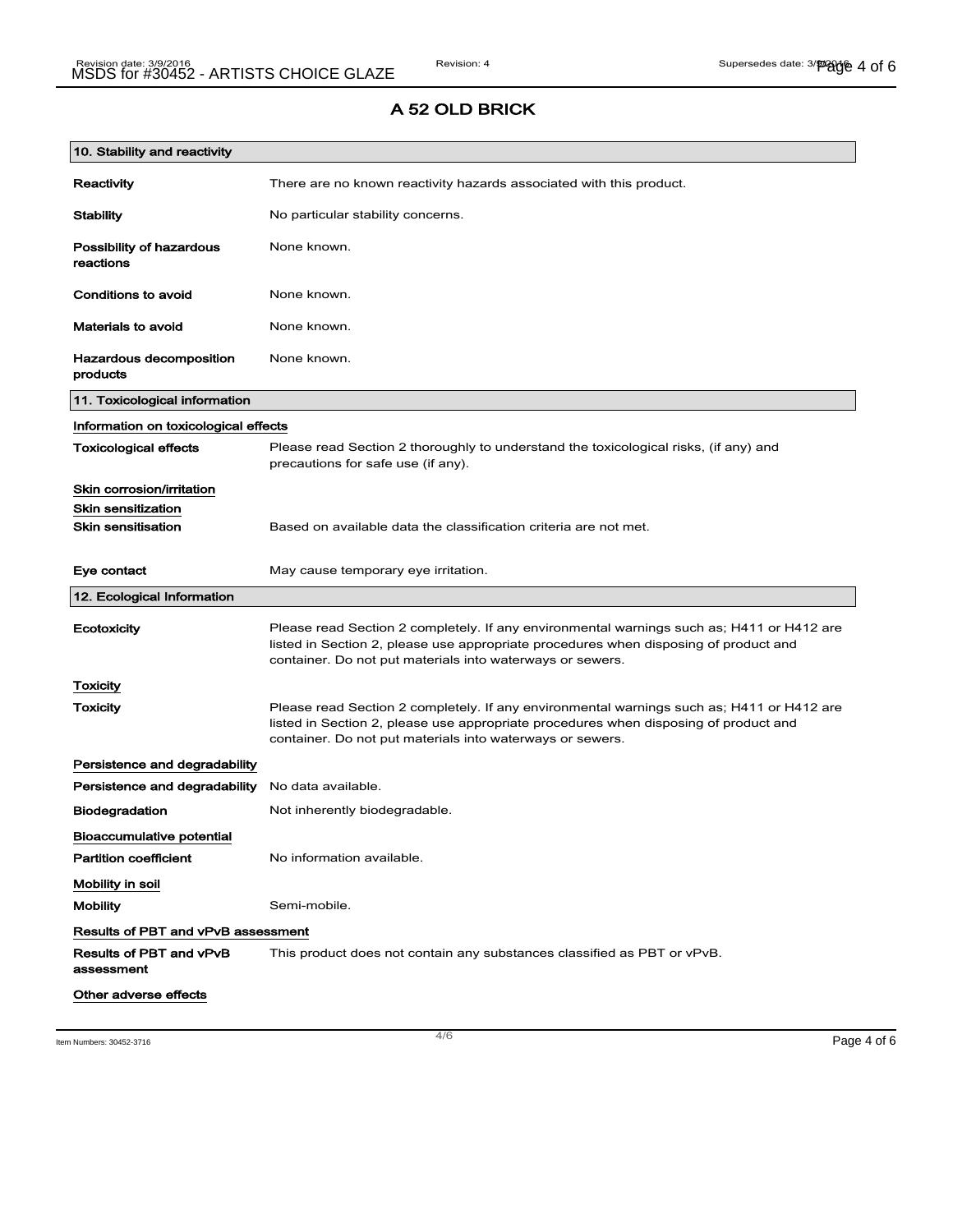| Other adverse effects                                                                                                                                                                                                                             | None known.                                                                                                                                                                                  |  |
|---------------------------------------------------------------------------------------------------------------------------------------------------------------------------------------------------------------------------------------------------|----------------------------------------------------------------------------------------------------------------------------------------------------------------------------------------------|--|
| 13. Disposal considerations                                                                                                                                                                                                                       |                                                                                                                                                                                              |  |
| Waste treatment methods                                                                                                                                                                                                                           |                                                                                                                                                                                              |  |
| General information                                                                                                                                                                                                                               | Dispose of waste product or used containers in accordance with local regulations When<br>handling waste, the safety precautions applying to handling of the product should be<br>considered. |  |
| 14. Transport information                                                                                                                                                                                                                         |                                                                                                                                                                                              |  |
| General                                                                                                                                                                                                                                           | The product is not covered by international regulations on the transport of dangerous goods<br>(IMDG, IATA, DoT).                                                                            |  |
| <b>UN Number</b>                                                                                                                                                                                                                                  |                                                                                                                                                                                              |  |
| Not applicable.                                                                                                                                                                                                                                   |                                                                                                                                                                                              |  |
| UN proper shipping name                                                                                                                                                                                                                           |                                                                                                                                                                                              |  |
| Not applicable.                                                                                                                                                                                                                                   |                                                                                                                                                                                              |  |
| Transport hazard class(es)                                                                                                                                                                                                                        |                                                                                                                                                                                              |  |
| No transport warning sign required.                                                                                                                                                                                                               |                                                                                                                                                                                              |  |
| Packing group                                                                                                                                                                                                                                     |                                                                                                                                                                                              |  |
| Not applicable.                                                                                                                                                                                                                                   |                                                                                                                                                                                              |  |
| <b>Environmental hazards</b>                                                                                                                                                                                                                      |                                                                                                                                                                                              |  |
| <b>Environmentally Hazardous Substance</b><br>Please refer to Section 2 for any environmental hazards associated with this product. If H411/H412 warnings are shown then<br>please verify packaging and labeling requirements for larger volumes. |                                                                                                                                                                                              |  |
| Special precautions for user                                                                                                                                                                                                                      |                                                                                                                                                                                              |  |
| Not applicable.                                                                                                                                                                                                                                   |                                                                                                                                                                                              |  |
| <b>Transport in bulk according to</b> Not applicable.<br>Annex II of MARPOL 73/78<br>and the IBC Code                                                                                                                                             |                                                                                                                                                                                              |  |
| 15. Regulatory information                                                                                                                                                                                                                        |                                                                                                                                                                                              |  |
| <b>US State Regulations</b>                                                                                                                                                                                                                       |                                                                                                                                                                                              |  |
| None of the ingredients are listed or exempt.                                                                                                                                                                                                     | California Proposition 65 Carcinogens and Reproductive Toxins                                                                                                                                |  |
| ومساويه والمستور ويسرا                                                                                                                                                                                                                            |                                                                                                                                                                                              |  |

#### Inventories

 $\overline{\phantom{a}}$ 

Canada - DSL/NDSL

All the ingredients are listed or exempt.

US - TSCA All the ingredients are listed or exempt.

#### US - TSCA 12(b) Export Notification

All the ingredients are listed or exempt.

#### 16. Other information